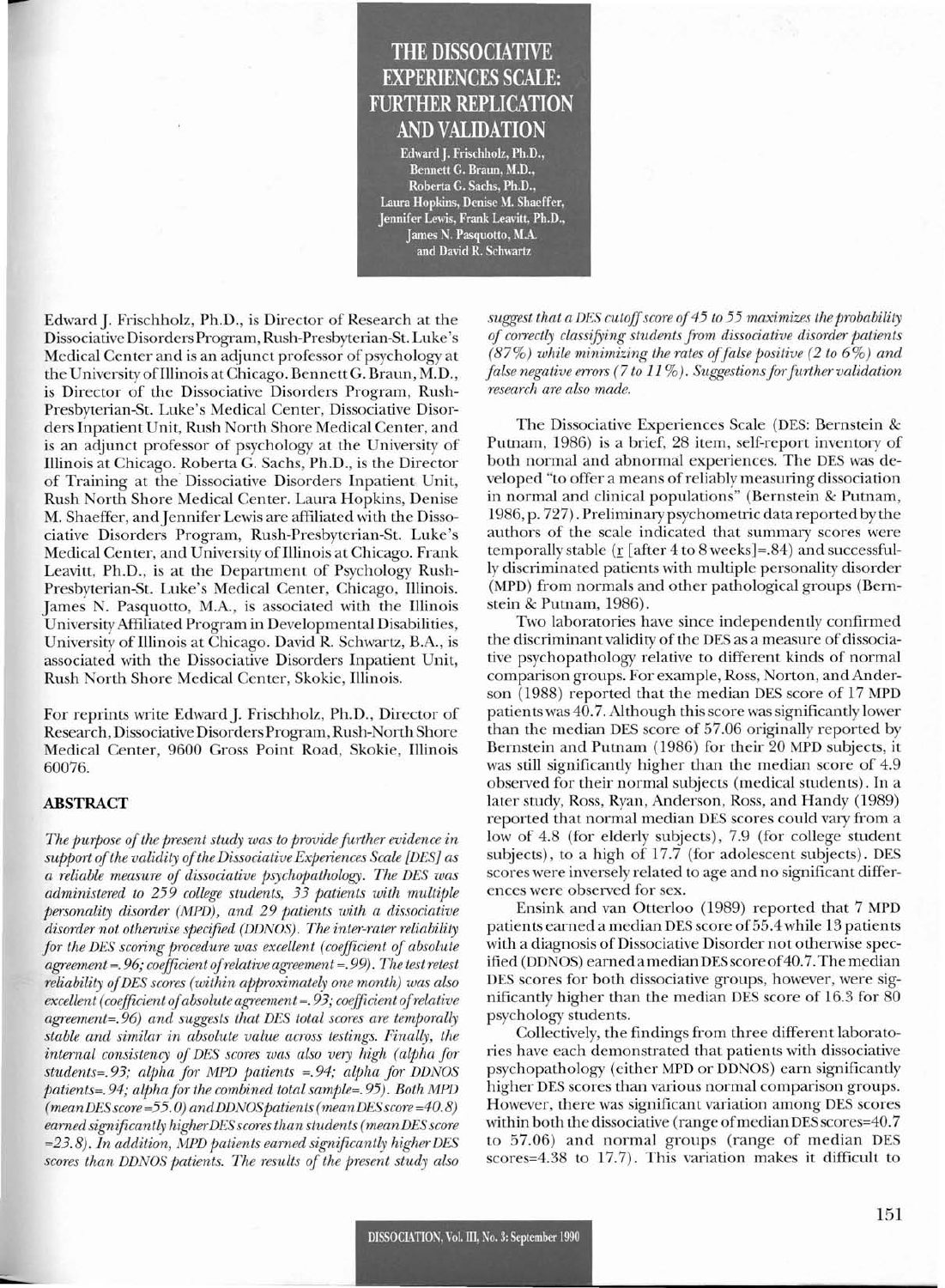estimate an optimal cutoff score for separating normals from patients suffering from some type of dissociative disorder.

The purpose of the present study was fourfold:l) to estimate the inter-rater reliability, temporal stability, and internal consistency of DES scores in both normal and clinical groups; 2) to provide additional evidence that normals earn significantly lower DES scores than do patients with different kinds of dissociative psychopathology; 3) to demonstrate that MPD patients earn significantly higher DES scores than do patients with other types of dissociative psychopathology (i.e., DDNOS); and 4) to examine the consequences of using different DES cutoff scores to discriminate between normals and dissociative disorder patients.

# METHOD

## *Procedure*

The DES was routinely administered on an individual basis to 62 inpatients at the Dissociative Disorders Inpatient Unit of Rush North Shore Medical Center by either a psychologist, nurse, or mental health worker. Thirty-three of . these patients met both DSM-III (American Psychiatric Asso-

ciation, 1980) and DSM-III-R (American Psychiatric Association, 1987) criteria for a diagnosis of MPD while the other 29 met these criteria for a diagnosis of DDNOS. Ninety-five percent of this patient group were female and the average age was  $35.1$  (sd=6.17). Forty-four percent had graduated from college and/ or had earned an advanced college degree.

The 259 college students were all undergraduates from the University of Illinois at Chicago who completed the DES as partofastudyon hypnotizability and personality in orderto earn course credit. Seventyfive percent of this group were female and their average age was  $19.8$  ( $\underline{\text{sd}}=3.6$ ).

# $Scoring$  *of the DES*

The DES was scored according to the graphic rating method originally proposed and described by Bernstein and Putnam (1986). The sum of the 28 items was divided by 28 to form an overall DES score for each individual.

# *Statistical Analysis*

Although Bernstein and Putnam (1986) originally recommended using nonparametric data analytic techniques with DES scores, they now seem to advocate the use of more powerful statistical procedures based on a general linear model (Eve Carlson, personal communication, June 29, 1990). Therefore, all of the data analyses carried out in the present study used an analysis of variance model (e.g., Guilford & Fruchter, 1978).

# RESULTS

# *Inter-rater Reliability, Temporal Stability, and Internal Consistency ofDES Scores*

Since the scoring of DES items involves a subjec-

tive judgement on the part of the rater, the intra-class correlation method recommended by Shrout&Fleiss (1979) was used to estimate absolute and relative indices of interrater agreement. Twenty DES protocols were independently scored by four raters. The intra-class correlation of absolute agreement (called ICC[l,I] by Shrout & Fleiss, 1979 p. 423) was .96 while the coefficient of relative agreement (called ICC[3,1] by Shrout & Fleiss, 1979, p. 423) was .99.

The temporal stability of DES total scores was also assessed using an intra-class correlation model. Thirty DD patients (15 MPD and 15 DDNOS) completed the DES twicewithin approximately one month's time. The absolute temporal stability coefficient was .93, while the relative temporal stability coefficient was .96. These findings indicate that DES total scores are highly stable over time and that there are no significant mean differences between testings.

Cronbach'salphacoefficient (Cronbach, 1951) was used to estimate the internal consistency of DES scores. The alpha coefficient for the 33 MPD DES scores was .94, .94 for the 29 DDNOS DES scores, and .93 for the 259 studentDES scores. In addition, the alpha for the combined total sample of patients and students (n=321) was .95.

| TABLE 1<br>Parametric Data for DES Scores Among<br><b>Three Different Groups</b> |     |      |        |        |  |  |
|----------------------------------------------------------------------------------|-----|------|--------|--------|--|--|
| Group                                                                            | N   | Mean | (Sd)   | Median |  |  |
| <b>MPD</b>                                                                       | 33  | 55.0 | (19.2) | 53.9   |  |  |
| <b>DDNOS</b>                                                                     | 29  | 40.8 | (18.3) | 44.8   |  |  |
| <b>STUDENTS</b>                                                                  | 259 | 23.8 | (14.1) | 22.9   |  |  |

#### TABLE 2

Classification Rates and Errors for Different DES Cutoff Scores

| <b>DES</b><br>Cutoff<br>Score | %<br>Correct<br>Classification | %<br><b>False Positive</b><br>Error | %<br><b>False Negative</b><br>Error |
|-------------------------------|--------------------------------|-------------------------------------|-------------------------------------|
| 10                            | 34                             | 65                                  | 01                                  |
| 15                            | 45                             | 54                                  | 01                                  |
| 20                            | 54                             | 43                                  | 02                                  |
| 25                            | 63                             | 34                                  | 03                                  |
| 30                            | 70                             | 25                                  | 05                                  |
| 35                            | 76                             | 18                                  | 06                                  |
| 40                            | 82                             | 12                                  | 06                                  |
| 45                            | 87                             | 06                                  | 07                                  |
| 50                            | 87                             | 03                                  | 10                                  |
| 55                            | 87                             | 02                                  | 11                                  |
| 60                            | 85                             | 01                                  | 14                                  |